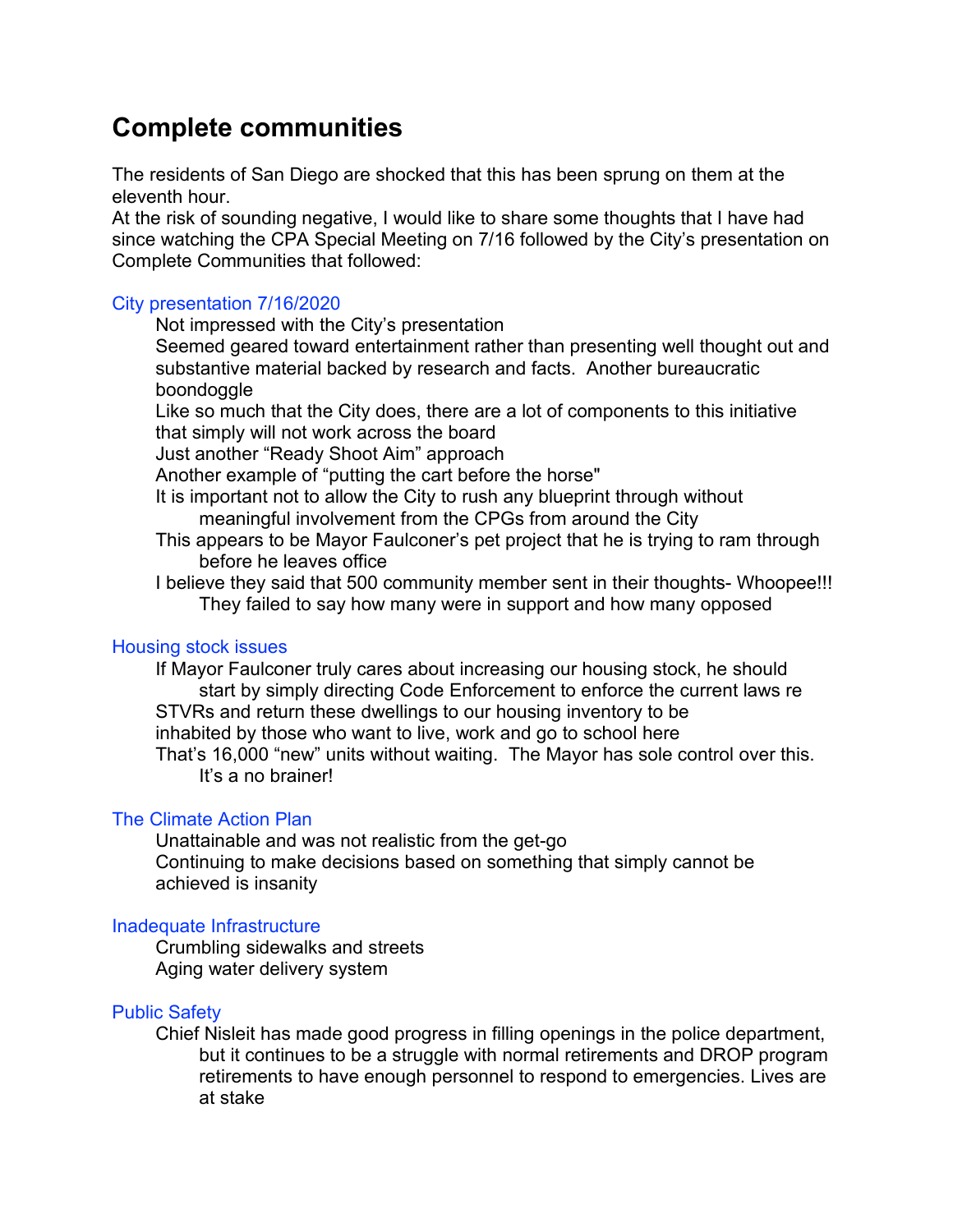Emergency vehicles can not navigate the current traffic, how could they navigate greater traffic resulting from increased density? Lives are at stake

 La Jolla has very limited ways in and ways out. The evacuation route must remain viable in an earthquake, fire, tsunami, or other natural disasters. Adding density will threaten our safety. People are not going to be riding the 30 bus or a trolly to flee. Lives are at stake

# High Quality Transit

What is the definition?

San Diegans' reaction/response is a huge unknown

 High quality transit must be up, operational, and show that people will actually use it before adding increased density

 80% of the people on the virtual meeting said they rely on their vehicles as their main form of transportation. The majority of those folks will not switch to public transportation, even if it were available

 Twice as many people walk as ride public transportation according to the responses from the attendees of the virtual meeting. (Results they posted)

> Car - 80% Public transit - 4% Biking - 6% Walking - 8% Rideshare - 0% Other - 2%

Does Public transportation work in all parts of San Diego? NO!!!!!

- The #30 buses aka the "see through bus" (so named because the lack of riders allows you to see straight through and out the other side) passes by Torrey Pines/Ivanhoe Ave East have 0-4 people on them. What a waste of tax dollars. The bus should be downsized and would still accommodate everyone wishing to ride it.
- Real high quality public transportation only works in vertical cities with major components underground coupled with amenities close by that do not require transportation
- San Diego is a sprawling city that is too low and too spread out to get people to replace their personal vehicles with public transportation.

This proposal is just another Los Angeles waiting to happen

 There are cities where public transportation works (New York/Boston/ Washington/Paris/London/San Francisco/Tokyo etc) but it is never going to work for a majority of San Diego. You can't even get people in San Diego to carpool. And now they think they are going to get them on buses? We need to find other ways to help the planet

## Effects on businesses in the Village/Bird Rock

 Don't buy into the theory that increased density will help the La Jolla businesses Businesses that are the "right fit" don't need help, because they are already successful